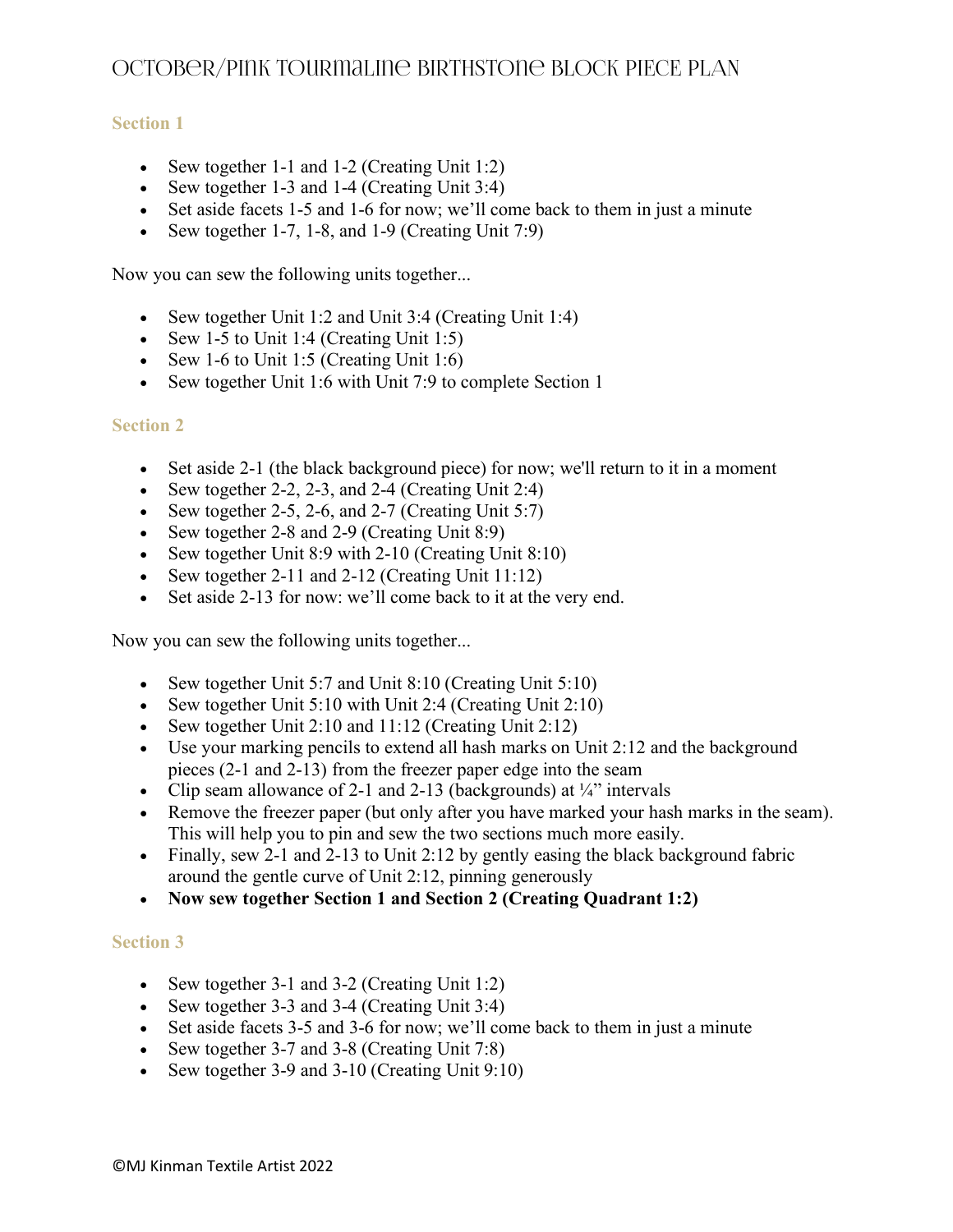Now you can sew the following units together...

- Sew together Unit 1:2 and Unit 3:4 (Creating Unit 1:4)
- Sew together 3-5 to Unit 1:4 (Creating Unit 1:5)
- Sew together 3-6 to Unit 1:5 (Creating Unit 1:6)
- Sew together Unit 7:8 and Unit 9:10 (Creating Unit 7:10)
- Sew together Unit 1:6 with Unit 7:10 to complete Section 3

### **Section 4**

- Sew together 4-1 and 4-2 (Creating Unit 1:2)
- Sew together 4-3 and 4-4 (Creating Unit 3:4)
- Sew together 4-5, 4-6, and 4-7 (Creating Unit  $5:7$ )
- Sew together 4-8 and 4-9 (Creating Unit 8:9)
- Set aside 4-10; we'll return to it in a moment
- Sew together 4-11 and 4-12 (Creating Unit  $11:12$ )
- Sew  $4:10$  to Unit  $11:12$  (Creating Unit  $10:12$ )
- Set aside 4-13 and 4-14 (black background pieces) for now: we'll come back to them after we sew together Section 3 and Section 4
- Now you can sew the following units together...
- Sew together Unit 1:2 and 3:4 (Creating Unit 1:4)
- Sew together Unit 5:7 and 8:9 (Creating 5:9)
- Sew together Unit 1:4, 5:9, and 10:12 (Creating Unit 1:12)
- **Now sew together Sections 3 and 4 (Creating Quadrant 3:4)**
- Use your marking pencils to extend all hash marks on Quadrant 3:4 and the background pieces (4-13 and 4-14) from the freezer paper edge into the seam
- Clip seam allowance of 4-13 and 4-14 (black background pieces) at  $\frac{1}{4}$  intervals
- Remove the freezer paper (but only after you have marked your hash marks in the seam). This will help you to pin and sew the two sections much more easily.
- Finally, sew 4-13 and 4-14 to Quadrant 3:4 by gently easing the black background fabric around the gentle curve of Quadrant 3:4, pinning generously

## **Section 5**

- Sew together 5-1 and 5-2 (Creating Unit 1:2)
- Sew together 5-3 and 5-4 (Creating Unit 3:4)
- Set aside facets 5-5 and 5-6 for now; we'll come back to them in just a minute
- Sew together 5-7 and 5-8 (Creating Unit 7:8)

Now you can sew the following units together...

- Sew together Unit 1:2 and Unit 3:4 (Creating Unit 1:4)
- Sew 5-5 to Unit 1:4 (Creating Unit 1:5)
- Sew 5-6 to Unit 1:5 (Creating Unit 1:6)
- Sew together Unit 1:6 with Unit 7:8 to complete Section 5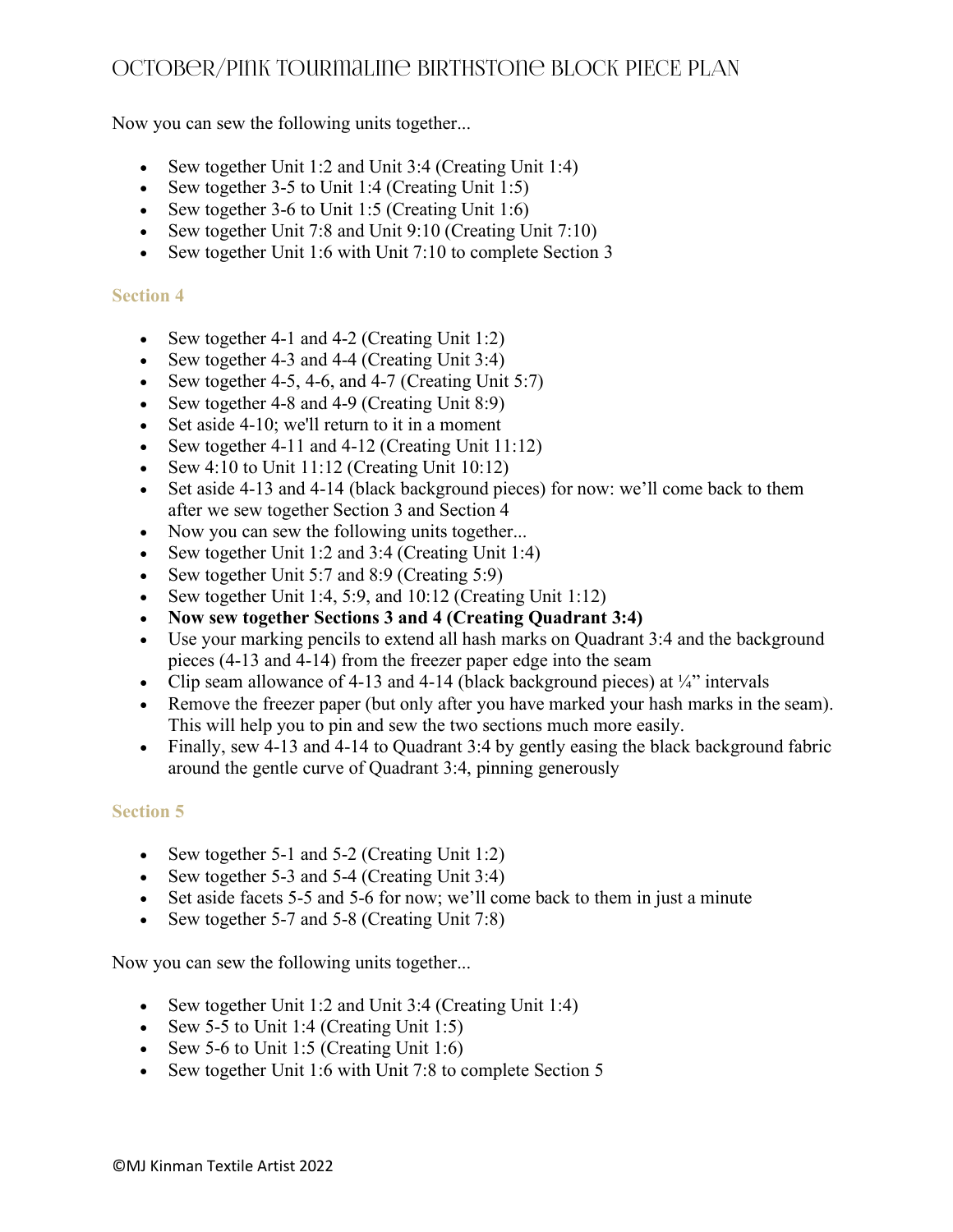## **Section 6**

- Set aside 6-1; we'll return to it in a moment
- Sew together 6-2 and 6-3 (Creating Unit 2:3)
- Sew together 6-1 and Unit 2:3 (Creating Unit 1:3)
- Sew together 6-4 and Unit 1:3 (Creating 1:4)
- Sew together 6-5, 6-6, and 6-7 (Creating Unit 5:7)
- Sew together 6-8 and 6-9 (Creating Unit 8:9)
- Sew together 6-10 and 6-11 (Creating Unit 10:11)
- Set aside 6-12 and 6-13 (black background pieces) for now: we'll come back to them after we sew together Section 5 and Section 6

Now you can sew the following units together...

- Sew together Unit 5:7 and Unit 8:9 (Creating Unit 5:9)
- Sew together Unit 1:4 and Unit 5:9 (Creating Unit 1:9)
- Sew together Unit 1:9 and Unit 10:11 (Creating Unit 1:11)
- **Now sew together Sections 5 and 6 (Creating Quadrant 5:6)**
- Use your marking pencils to extend all hash marks on Quadrant 5:6 and the background pieces (6-12 and 6-13) from the freezer paper edge into the seam
- Clip seam allowance of 6-12 and 6-13 (backgrounds) at  $\frac{1}{4}$ " intervals
- Remove the freezer paper (but only after you have marked your hash marks in the seam). This will help you to pin and sew the two sections much more easily.
- Finally, Sew 6-12 and 6-13 to Quadrant 5:6 by gently easing the black background fabric around the gentle curve of Quadrant 5:6, pinning generously

#### **Section 7**

- Sew together 7-1 and 7-2 (Creating Unit 1:2)
- Sew together 7-3 and 7-4 (Creating Unit 3:4)
- Set aside facets 7-5 and 7-6 for now; we'll come back to them in just a minute
- Sew together 7-7 and 7-8 (Creating Unit 7:8)

Now you can sew the following units together...

- Sew together Unit 1:2 and Unit 3:4 (Creating Unit 1:4)
- Sew 7-5 to Unit 1:4 (Creating Unit 1:5)
- Sew 7-6 to Unit 1:5 (Creating Unit 1:6)
- Sew together Unit 1:6 with Unit 7:8 to complete Section 7

#### **Section 8**

- Set aside 8-1; we'll return to it in a moment
- Sew together 8-2, 8-3, and 8-4 (Creating Unit 2:4)
- Sew together 8-1 and Unit 2:4 (Creating Unit 1:4)
- Sew together 8-5, 8-6, 8-7, 8-8, and 8-9 (Creating Unit  $5:9$ )